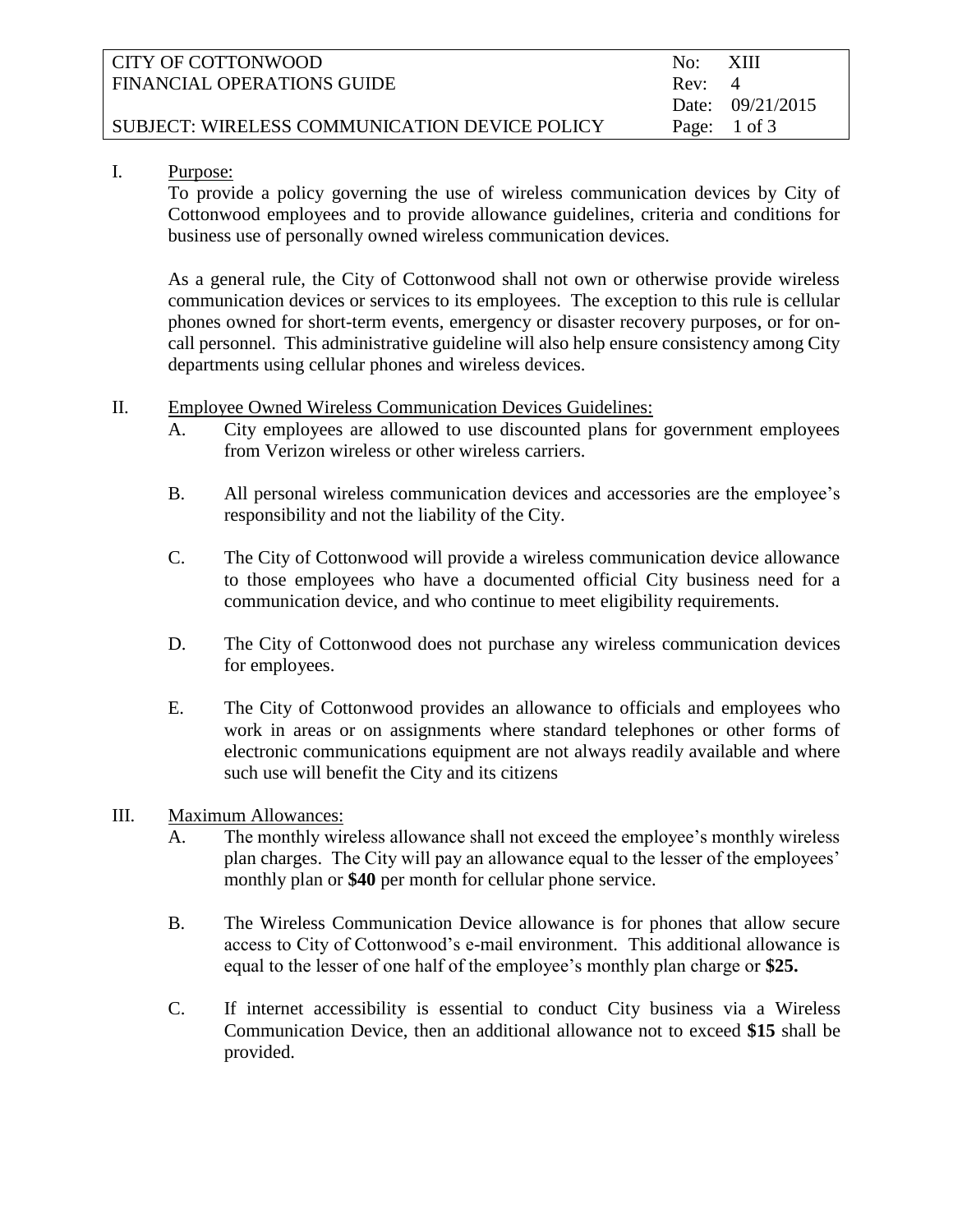| CITY OF COTTONWOOD                            | No:    | – XIII                  |
|-----------------------------------------------|--------|-------------------------|
| FINANCIAL OPERATIONS GUIDE                    | Rev: 4 |                         |
|                                               |        | Date: 09/21/2015        |
| SUBJECT: WIRELESS COMMUNICATION DEVICE POLICY |        | Page: $2 \text{ of } 3$ |

- D. Employees may request allowance for any combination of services; however the maximum monthly reimbursement shall not exceed **\$80**. The wireless allowance may be subject to taxation and will be added to the employees' gross income.
- IV. Oversight Responsibility:
	- A. Individual departments shall be responsible for oversight of employee wireless usage and shall monitor and review such usage periodically to ensure that use is appropriate and that prudent fiscal management guidelines are followed.
	- B. This periodic review shall include an assessment of each authorized employee's continued need to use wireless devices for business purposes.
	- C. Wireless Communication Device accounts shall be randomly audited by the City's Finance Division by requesting the statement summary of the account.
- V. Allowance Procedures:
	- A. All requests for wireless communication devices allowance will require the completion of a *"Request for Wireless Communication Device Allowance"* form, approved in advance by the General Manager and the City Manager, then forwarded to the Finance Division.
	- B. Any employee eligible for an allowance and currently in possession of a City owned wireless communication device shall sign an *"Assumption of Liability"* form, reassigning all responsibility for the service from the City of Cottonwood to the employee.
	- C. It is recommended that wireless communication devices and contracts be obtained through Verizon Wireless to take full advantage of their IN program, and the governmental discounts provided by the carrier.
	- D. All wireless communication device bills will be sent to the employee's home.
	- E. All employees receiving an allowance shall provide all information requested by the Finance Division for audit purposes within ten (10) calendar days.
- VI. Policy Violations:
	- A. Failure to follow this policy may result in loss of wireless communication device allowance and may result in disciplinary action, up to and including termination of employment.
	- B Allowance will be suspended for employees not complying with the Finance Division's audit requests and will not be provided with back allowance.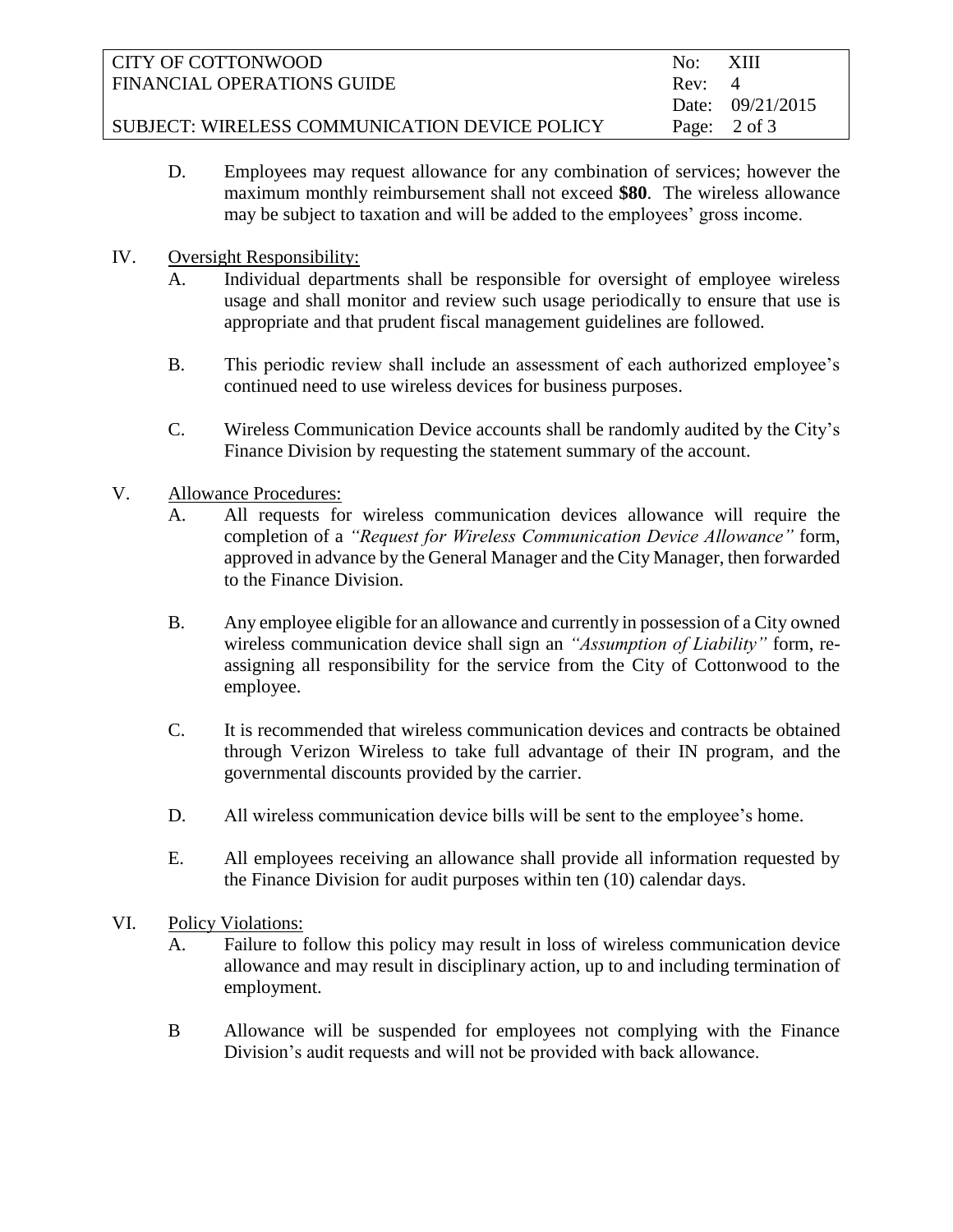| CITY OF COTTONWOOD                            | No:    | – XIII             |
|-----------------------------------------------|--------|--------------------|
| FINANCIAL OPERATIONS GUIDE                    | Rev: 4 |                    |
|                                               |        | Date: $09/21/2015$ |
| SUBJECT: WIRELESS COMMUNICATION DEVICE POLICY |        | Page: 3 of 3       |

- VII. Personal Use of City Provided Wireless Device Guidelines While the City generally will not provide wireless phones to employees, there are some exceptions to this rule:
	- A. The City will own and retain a certain number of cell phones for emergency, oncall, or disaster recovery purposes.
	- B. In the instances where the City is providing a wireless communication device:
		- 1. Employee use of City wireless communication devices is limited to official City business only.
		- 2. There shall be limited personal use of City wireless communication devices **except** in response to family emergencies or unforeseen work schedule changes.

## VIII. Procedures:

- A. All requests for City provided wireless communication device will require completion of a *"Request for City Issued Wireless Communication Device"* form approved in advance by the department head and the City Manager, then forwarded to the Finance Department.
- B. All purchases of City issued wireless communication devices will be through State of Arizona contract, unless a more advantageous contract is negotiated through an outside provider.
- C. All cellular telephone bills will be sent to the Finance Division.
- D. The employee responsible for the cellular telephone will review each monthly cellular telephone bill for accuracy.
- IX. Policy Violations:
	- A. Failure to follow this policy may result in loss of wireless communication device privileges and, for employees may result in disciplinary action, up to and including termination of employment.
	- B Excessive non-work usage of a City owned wireless communication device shall be reviewed by the employee's supervisor to determine whether continued access to a cellular telephone is in the City's interest.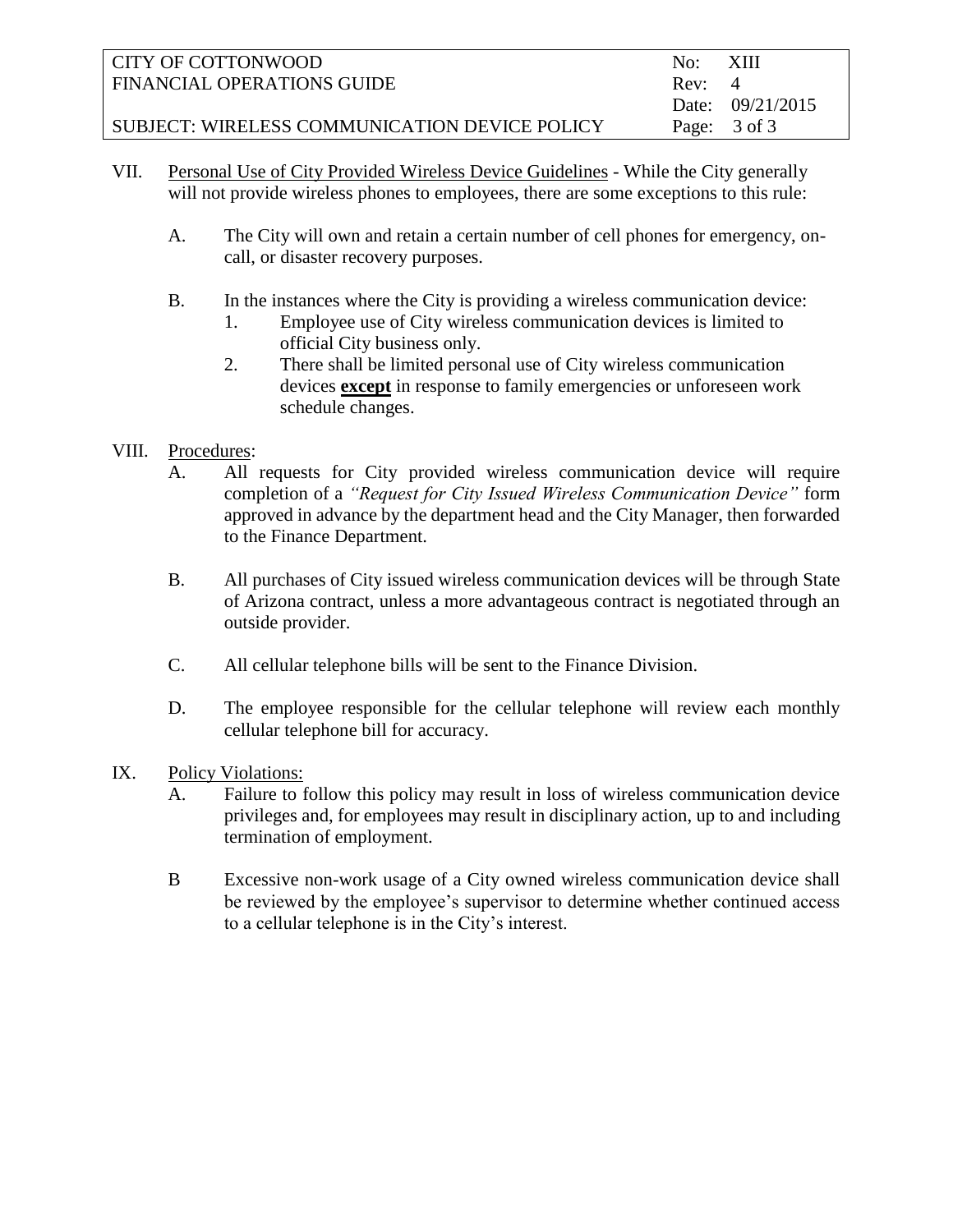#### **City of Cottonwood Wireless Communication Device Allowance Agreement**

I understand that I am receiving an allowance provided by the City of Cottonwood in order to make my work easier and more productive.

I will be allowed to use discounted plans for government employees from Verizon wireless or any other service provider.

The City of Cottonwood does not purchase any wireless communication devices for employees.

I understand that the personal wireless communication devices and accessories are not provided by the City, but are my responsibility and not the liability of the City.

The City of Cottonwood will provide a wireless communication device allowance to those employees who have a documented official City business need for a communication device, and who continue to meet eligibility requirements.

Under no circumstance will my allowance be greater than my wireless communication device plan.

I will immediately notify my supervisor and the City of Cottonwood Finance Division of any changes that may affect my allowance.

I will follow the established Wireless Communication Device Policy. I understand that failure to do so may result in loss of privileges and, as a City employee, disciplinary action, up to and including termination of employment.

I have received, read, understand, and agree to comply with the City of Cottonwood Wireless Communication Device Policy.

\_\_\_\_\_\_\_\_\_\_\_\_\_\_\_\_\_\_\_\_\_\_\_\_\_\_\_\_\_ Officer/Employee Name (Print)

Signature Date

\_\_\_\_\_\_\_\_\_\_\_\_\_\_\_\_\_\_\_\_\_\_\_\_\_\_\_\_\_ \_\_\_\_\_\_\_\_\_\_\_\_\_\_\_\_\_\_\_\_

\_\_\_\_\_\_\_\_\_\_\_\_\_\_\_\_\_\_\_\_\_\_\_\_\_\_\_\_\_ \_\_\_\_\_\_\_\_\_\_\_\_\_\_\_\_\_\_\_\_

Received by the Finance Division

Signature Date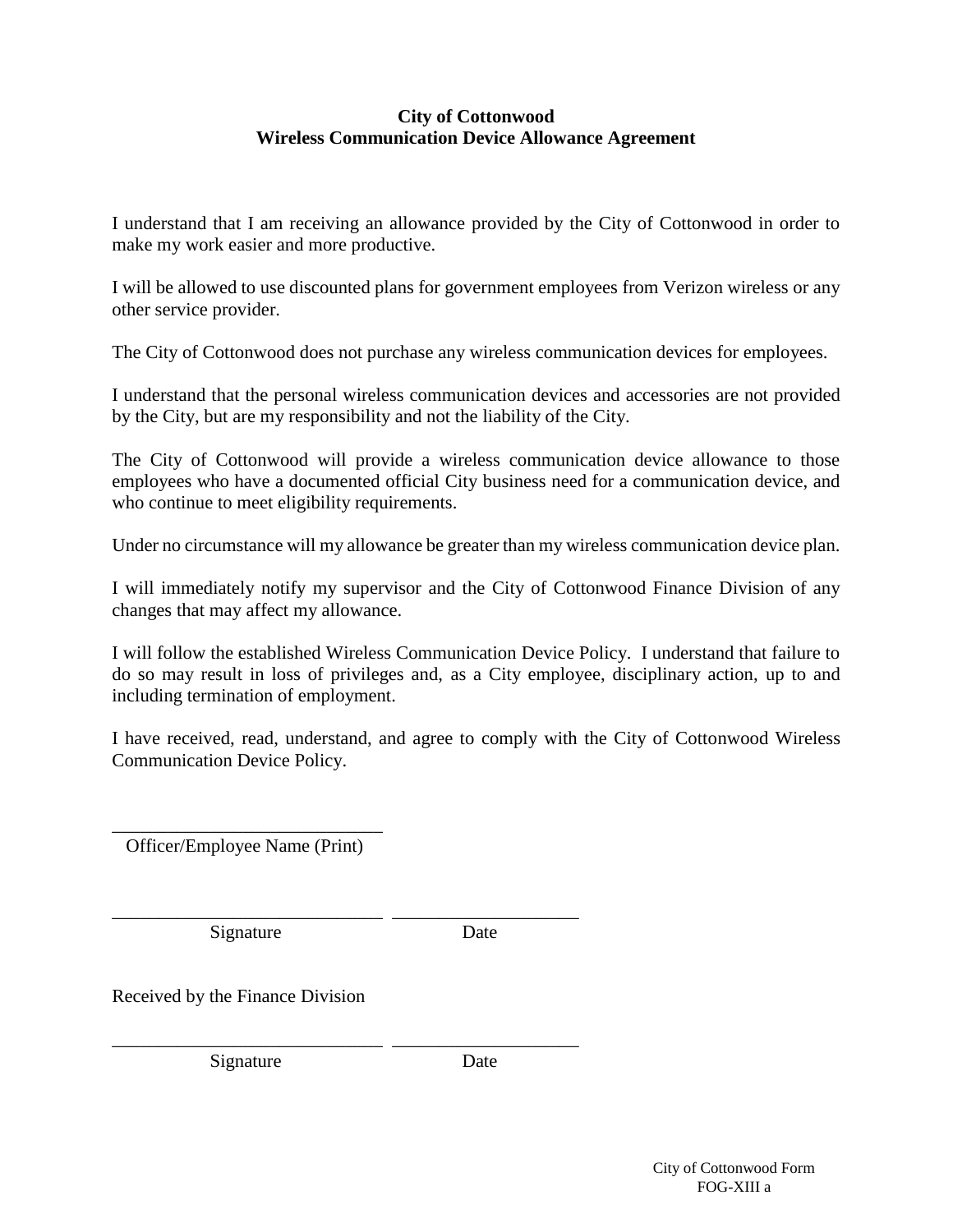## **City of Cottonwood Request for Wireless Communication Device Allowance**

| To:                                                                   | <b>Administrative Services</b>                                                     |                                                                                                 |  |  |
|-----------------------------------------------------------------------|------------------------------------------------------------------------------------|-------------------------------------------------------------------------------------------------|--|--|
| From:                                                                 | Department                                                                         |                                                                                                 |  |  |
| Subject:                                                              | Request for Wireless Communication Device Allowance                                |                                                                                                 |  |  |
| device.                                                               |                                                                                    | I request that the following employee be provided an allowance for their wireless communication |  |  |
|                                                                       |                                                                                    | Temporary allowance: ______ Length of time: _____ Permanent allowance: ____                     |  |  |
|                                                                       |                                                                                    |                                                                                                 |  |  |
|                                                                       |                                                                                    |                                                                                                 |  |  |
|                                                                       | Reason(s) for the amount of the request:                                           |                                                                                                 |  |  |
|                                                                       |                                                                                    |                                                                                                 |  |  |
|                                                                       |                                                                                    |                                                                                                 |  |  |
|                                                                       | Allowance amount requested:                                                        |                                                                                                 |  |  |
| \$40<br>$\mathcal{L}^{\text{max}}$ , where $\mathcal{L}^{\text{max}}$ | <b>Cellular Phone</b>                                                              |                                                                                                 |  |  |
| \$65                                                                  | <b>Smart Phone</b>                                                                 |                                                                                                 |  |  |
| \$15<br>Data Plan (additional allowance)                              |                                                                                    |                                                                                                 |  |  |
| Approved: ___________                                                 | Disapproved:                                                                       |                                                                                                 |  |  |
|                                                                       |                                                                                    |                                                                                                 |  |  |
| <b>Employee Signature</b>                                             |                                                                                    | <b>General Manager Signature</b>                                                                |  |  |
|                                                                       | <b>City Manager Signature</b><br>Administrative Services General Manager Signature |                                                                                                 |  |  |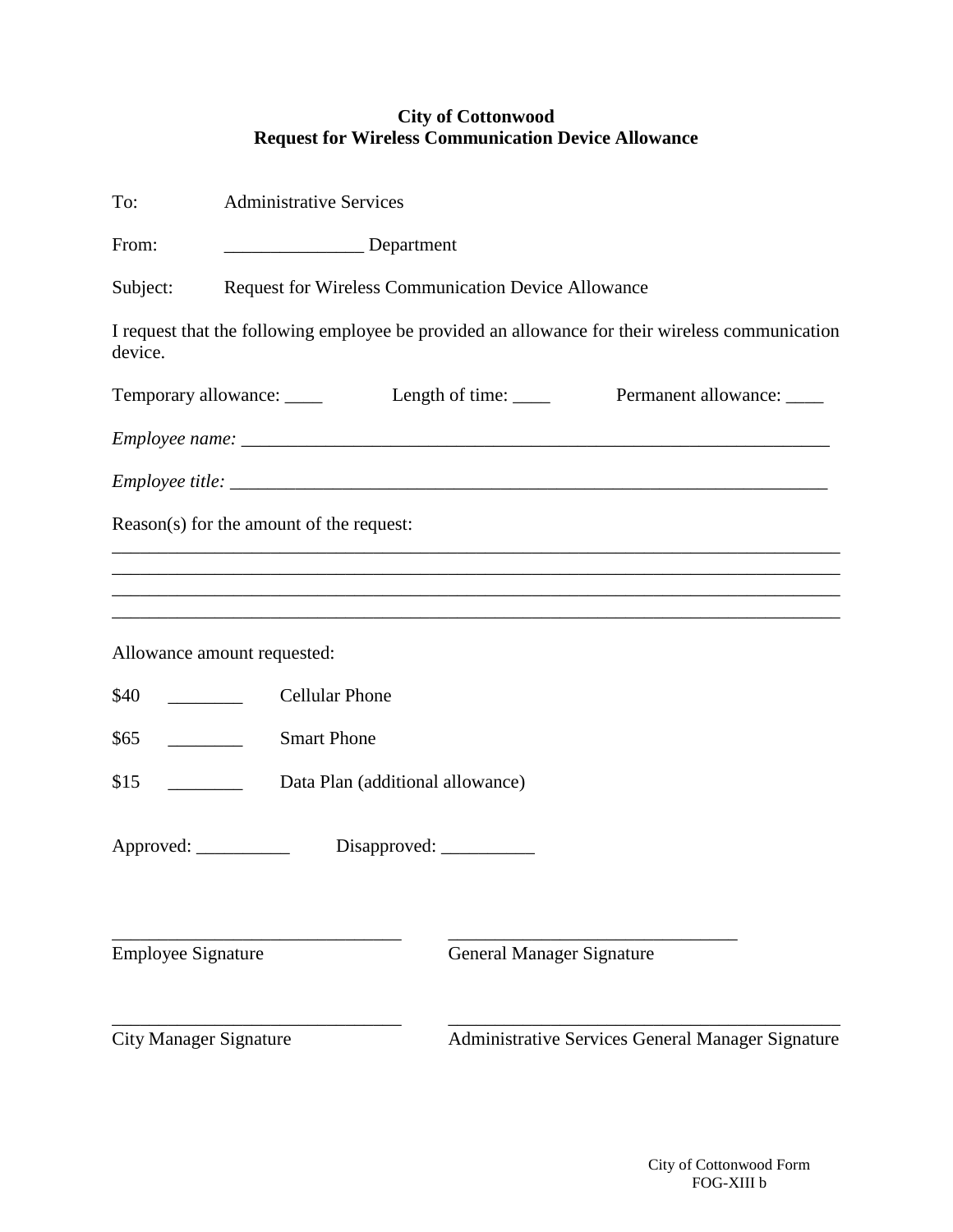#### **Transfer of Billing Responsibilities E-mail/Faxback Form Corporate to Personal/Employee Assumption of Liability** revo2062007



This form will allow you to transfer billing responsibilities for a Verizon Wireless mobile telephone number currently held by your employer to you.

- 1) Complete all the applicable fields below.
- 2) If you are eligible, or required, to change your calling plan (or if the line you are transferring is the primary line on a Family SharePlan, or is the *only* secondary line on a Family SharePlan), please review the available calling plans on the Verizon Wireless website at verizonwireless.com. After selecting a calling plan, complete the fields in the Calling Plan Change section below.
- Read the terms and conditions of this Transfer of Billing Responsibilities Form.
- 4) Read and accept the Terms and Conditions of the Verizon Wireless Customer Agreement. You may obtain a copy of the Customer Agreement from your Organization or Verizon Wireless representative or online at verizonwireless.com (enter in Customer Agreement in the search field).
- 5) When returning this form via e-mail you must click the box above the signature line below to acknowledge your electronic acceptance of these terms. Save a copy of the form and upload it to the Verizon Wireless Secure Document Gateway at [https://b2b.verizonwireless.com/tbmb/formuploader](https://b2b.verizonwireless.com/tbmb/formuploader/) (address must be manually typed in to your browser). The form should then be e-mailed to **RanchoBSC@nw.verizonwireless.com**. E-mails will only be accepted from your Organization's email domain. Once the form is received, a confirmation e-mail notice will be sent to the requester's e-mail box.
- 6) If e-mail process is not available, return this form via Fax, have both parties sign and print at the bottom of this form and fax this form to:(866) 857-3667 **Note:** Completion timelines for the Assumption of Liability request is 3-5 business days.

| <b>Account Information (Assuming Customer)</b>                                                                                                                                                                                                                                                                                                                                                                                                                                                                                                                                                                                                                                                                                                             |                                                                    |                                                 |                                                                   |                     |       |                                   |
|------------------------------------------------------------------------------------------------------------------------------------------------------------------------------------------------------------------------------------------------------------------------------------------------------------------------------------------------------------------------------------------------------------------------------------------------------------------------------------------------------------------------------------------------------------------------------------------------------------------------------------------------------------------------------------------------------------------------------------------------------------|--------------------------------------------------------------------|-------------------------------------------------|-------------------------------------------------------------------|---------------------|-------|-----------------------------------|
| Wireless Number to be Transferred:                                                                                                                                                                                                                                                                                                                                                                                                                                                                                                                                                                                                                                                                                                                         | Create New Billing Account: Yes $\Box$ No $\Box$                   |                                                 |                                                                   |                     |       |                                   |
| <b>Assuming Customer Name:</b>                                                                                                                                                                                                                                                                                                                                                                                                                                                                                                                                                                                                                                                                                                                             |                                                                    | Add to Existing Account Number (if applicable): |                                                                   |                     |       |                                   |
| Billing Address: (No PO Boxes)                                                                                                                                                                                                                                                                                                                                                                                                                                                                                                                                                                                                                                                                                                                             |                                                                    | Social Security#:<br>Date of Birth:             |                                                                   |                     |       |                                   |
| <b>Billing Address (Cont):</b>                                                                                                                                                                                                                                                                                                                                                                                                                                                                                                                                                                                                                                                                                                                             |                                                                    |                                                 | E-Mail Address:                                                   |                     |       |                                   |
| City:                                                                                                                                                                                                                                                                                                                                                                                                                                                                                                                                                                                                                                                                                                                                                      | State:                                                             | Zip Code:                                       | Driver's License Number:<br>State:                                |                     |       |                                   |
| Note: No P.O. Boxes:                                                                                                                                                                                                                                                                                                                                                                                                                                                                                                                                                                                                                                                                                                                                       | Primary Address for Use (if different than billing)<br>Home Phone: |                                                 |                                                                   |                     |       |                                   |
| State:<br>City:                                                                                                                                                                                                                                                                                                                                                                                                                                                                                                                                                                                                                                                                                                                                            | Zip Code:                                                          |                                                 | Work Phone:                                                       |                     |       |                                   |
|                                                                                                                                                                                                                                                                                                                                                                                                                                                                                                                                                                                                                                                                                                                                                            | <b>Calling Plan Change - If Required (Assuming Customer)</b>       |                                                 |                                                                   |                     |       |                                   |
|                                                                                                                                                                                                                                                                                                                                                                                                                                                                                                                                                                                                                                                                                                                                                            |                                                                    |                                                 |                                                                   |                     |       |                                   |
| Calling Plan Name:                                                                                                                                                                                                                                                                                                                                                                                                                                                                                                                                                                                                                                                                                                                                         |                                                                    | Home Airtime Minutes:                           | <b>Organization Release of Liability (Relinquishing Customer)</b> | Monthly Access Fee: |       | $\Box$ 12 Months $\Box$ 24 Months |
| The account identified must be current (no past due balance) before Verizon Wireless can transfer it to another party.<br>$\bullet$<br>The individual signing this Transfer of Liability on behalf of Organization represents that they have the legal capacity to bind Organization.<br>$\bullet$<br>Organization remains responsible for all charges incurred until the line is transferred.<br>$\bullet$<br>By signing this form, or checking the box below, Organization agrees to release liability for the mobile telephone number indicated above. If<br>$\bullet$<br>returning via email, the Organization representative must include their name and date.                                                                                        |                                                                    |                                                 |                                                                   |                     |       |                                   |
| If you received this form electronically and are returning via e-mail, please check the box to the left to acknowledge your electronic acceptance of<br>these terms.                                                                                                                                                                                                                                                                                                                                                                                                                                                                                                                                                                                       |                                                                    |                                                 |                                                                   |                     |       |                                   |
| Signed:                                                                                                                                                                                                                                                                                                                                                                                                                                                                                                                                                                                                                                                                                                                                                    | Title:                                                             |                                                 |                                                                   |                     |       |                                   |
| Name:                                                                                                                                                                                                                                                                                                                                                                                                                                                                                                                                                                                                                                                                                                                                                      |                                                                    |                                                 | Current Corporate Account Number:<br>Date:                        |                     |       |                                   |
| Personal/Employee Assumption of Liability (Assuming Customer)                                                                                                                                                                                                                                                                                                                                                                                                                                                                                                                                                                                                                                                                                              |                                                                    |                                                 |                                                                   |                     |       |                                   |
| Upon processing of the transfer of billing responsibilities, a new personal account will be established for you, for this mobile telephone number for which you<br>$\bullet$<br>agree to assume all financial responsibility.<br>Establishment of your new personal account is dependent upon a credit check. Some of your personal information above will be used in conjunction with that<br>$\bullet$<br>credit check. A deposit may be required to establish this account.<br>Your new personal account requires a minimum of an annual service agreement and you may be subject up to a \$175 Early Termination Fee pursuant to the<br>$\bullet$<br>terms and conditions of both the Transfer of Billing Responsibilities and the Customer Agreement. |                                                                    |                                                 |                                                                   |                     |       |                                   |
| If you are receiving discounted monthly access fees as a benefit of your employment: You understand that this discount is based on your organization's<br>$\bullet$<br>agreement with Verizon Wireless, and that from time to time, your discount rate may be adjusted in accordance with your organization's agreement. You agree<br>that, if you are otherwise subject to an Early Termination Fee, you will not be permitted to terminate your service without being liable for such Early<br>Termination Fee solely because of a change in your rates resulting from a discount adjustment to which your organization has agreed.                                                                                                                      |                                                                    |                                                 |                                                                   |                     |       |                                   |
| You understand that certain information relating to your service, including your name, your mobile telephone number and total monthly charge may be released<br>$\bullet$<br>to your organization.<br>Verizon Wireless reserves the right to require proof of your employment (Company ID badge or pay stub). If a review of your employment status reveals that<br>$\bullet$<br>you are not, or are no longer, an employee of your organization, Verizon Wireless reserves the right to remove this discount and move you to a commercially<br>available calling plan or to a non-discounted service plan for the remainder of your line term commitment.                                                                                                 |                                                                    |                                                 |                                                                   |                     |       |                                   |
| If you received this form electronically and are returning via e-mail, please check the box to the left to acknowledge your electronic acceptance of                                                                                                                                                                                                                                                                                                                                                                                                                                                                                                                                                                                                       |                                                                    |                                                 |                                                                   |                     |       |                                   |
| these terms and the Customer Agreement.                                                                                                                                                                                                                                                                                                                                                                                                                                                                                                                                                                                                                                                                                                                    |                                                                    |                                                 |                                                                   |                     |       |                                   |
| Signed:                                                                                                                                                                                                                                                                                                                                                                                                                                                                                                                                                                                                                                                                                                                                                    |                                                                    | Print Name:                                     |                                                                   |                     | Date: |                                   |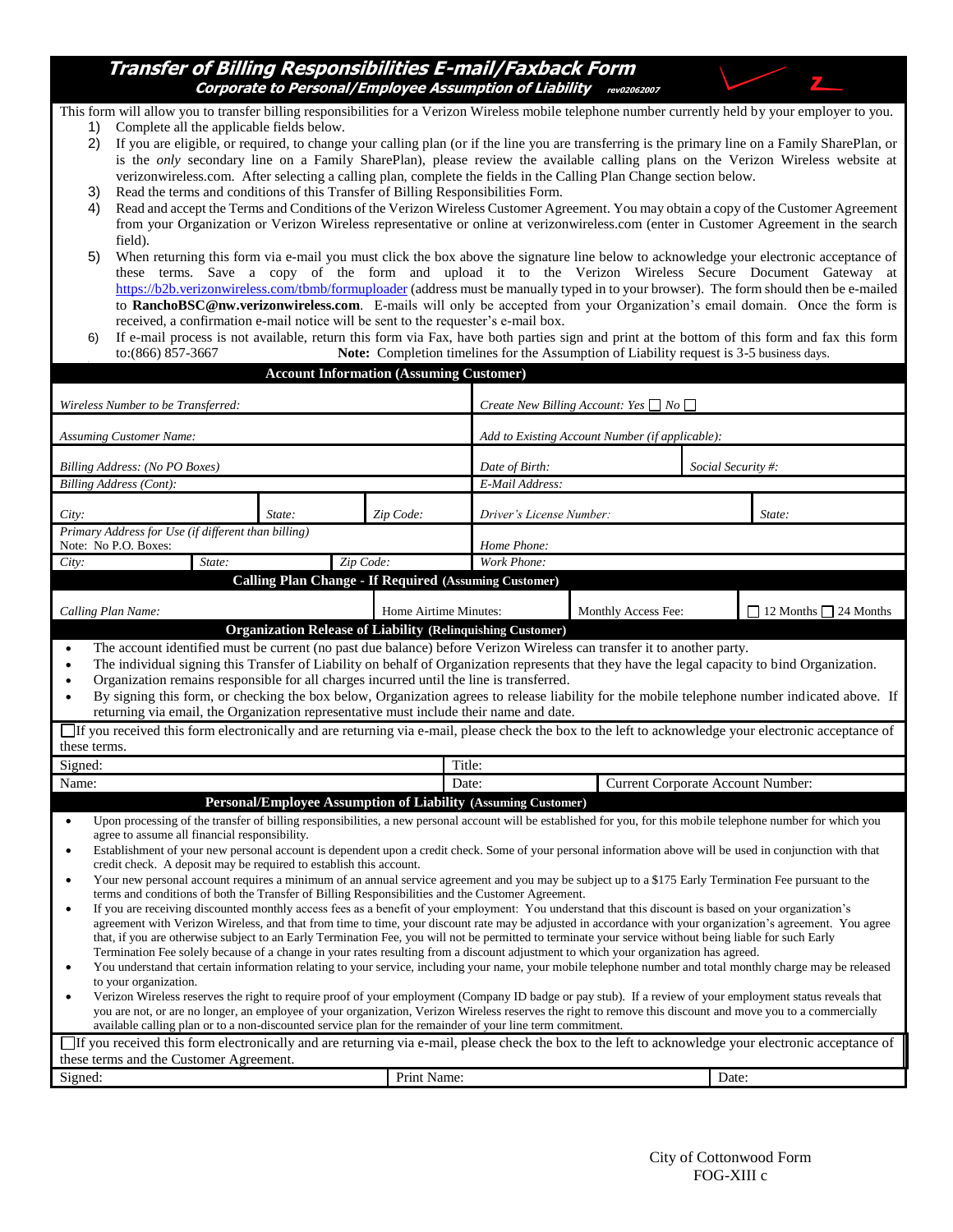# **City of Cottonwood Request for City Issued Wireless Communication Device**

| To:                              | <b>Administrative Services</b>                                                                                                                        |  |  |
|----------------------------------|-------------------------------------------------------------------------------------------------------------------------------------------------------|--|--|
| From:                            | Department                                                                                                                                            |  |  |
| Subject:                         | Request for City Issued Wireless Communication Device                                                                                                 |  |  |
| use only.                        | I request that the City of Cottonwood provide a wireless communication device for departmental                                                        |  |  |
|                                  |                                                                                                                                                       |  |  |
|                                  |                                                                                                                                                       |  |  |
| Reason(s) for the request:       |                                                                                                                                                       |  |  |
|                                  | ,我们也不会有什么。""我们的人,我们也不会有什么?""我们的人,我们也不会有什么?""我们的人,我们也不会有什么?""我们的人,我们也不会有什么?""我们的人                                                                      |  |  |
|                                  | ,我们也不能在这里的时候,我们也不能在这里的时候,我们也不能在这里的时候,我们也不能会不能会不能会不能会不能会不能会不能会不能会。<br>第2012章 我们的时候,我们的时候,我们的时候,我们的时候,我们的时候,我们的时候,我们的时候,我们的时候,我们的时候,我们的时候,我们的时候,我们的时候,我 |  |  |
| Type of phone requested:         |                                                                                                                                                       |  |  |
|                                  | <b>Cellular Phone</b>                                                                                                                                 |  |  |
|                                  | <b>Smart Phone</b>                                                                                                                                    |  |  |
|                                  | Include Data Plan                                                                                                                                     |  |  |
|                                  |                                                                                                                                                       |  |  |
|                                  | Approved: ___________ Disapproved: ________                                                                                                           |  |  |
|                                  |                                                                                                                                                       |  |  |
| <b>General Manager Signature</b> |                                                                                                                                                       |  |  |

\_\_\_\_\_\_\_\_\_\_\_\_\_\_\_\_\_\_\_\_\_\_\_\_\_\_\_\_\_\_\_ \_\_\_\_\_\_\_\_\_\_\_\_\_\_\_\_\_\_\_\_\_\_\_\_\_\_\_\_\_\_\_\_\_\_\_\_\_\_\_\_\_\_

City Manager Signature Administrative Services General Manager Signature